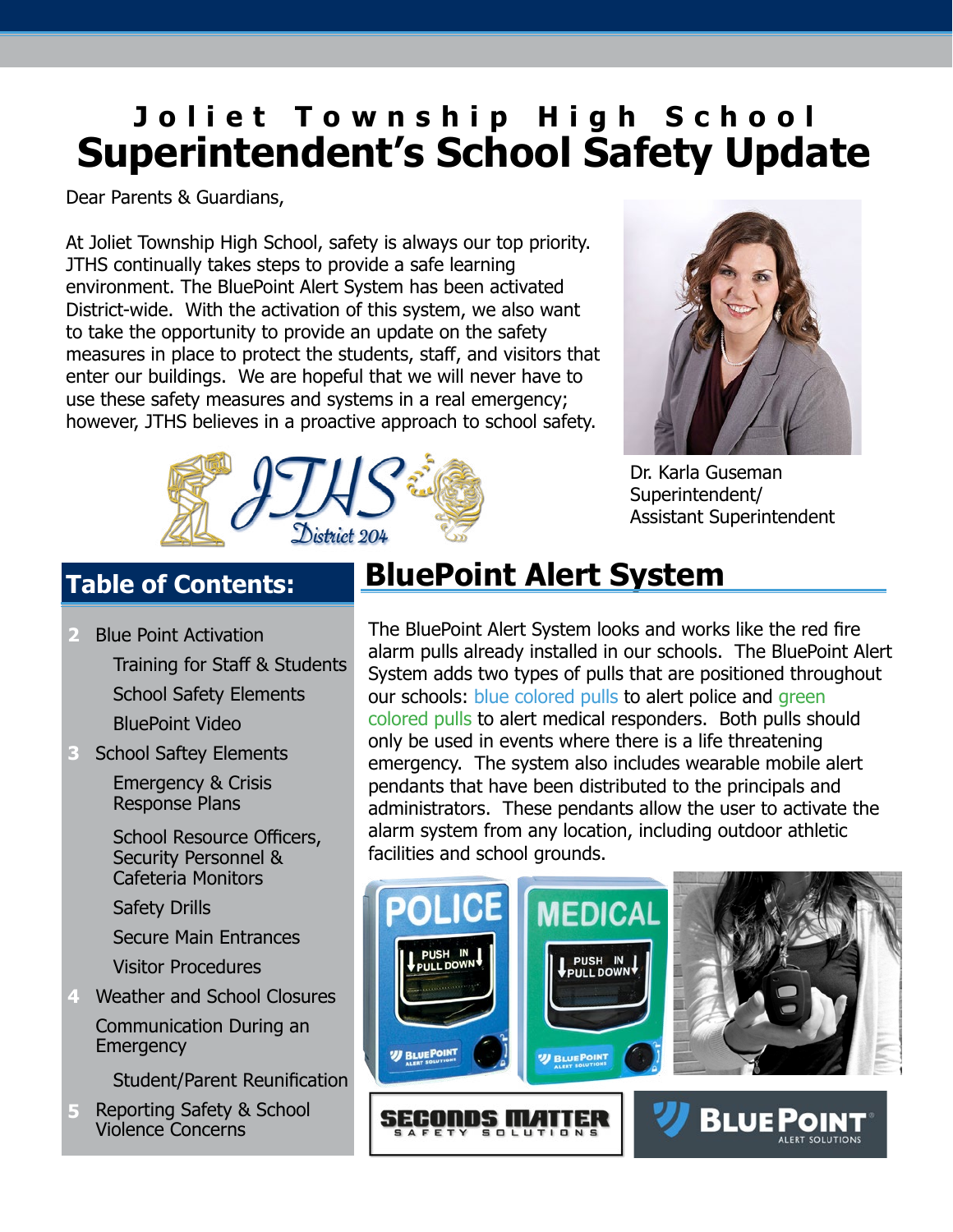## **What does the BluePoint Alert System do when Activated?**

The BluePoint Alert System provides first responders with the information they need to make faster, more informed decisions in the event of a life threatening emergency. If a school has an active shooter, intruder, or a life threatening situation, anyone can pull the alarm to immediately notify law enforcement. Once activated, first responders are notified of the specific school and the exact location within the building that the emergency is occurring. The system provides live camera feeds and computerized floor plans that first responders use to see into the building. JTHS worked with our police and fire departments over the summer to ensure they are aware of the system and its capabilities. If the system is activated, our local first responders will have quick and immediate access to video footage through an app on their cell phone. With this system in place, first responders are immediately dispatched and the response time to the emergency situation is drastically reduced.

#### **Notification within the School**

The BluePoint Alert System also alerts students and staff that there is a threat on the premises. When the alert is activated, an audio message is broadcast through the PA system and flashing blue strobe lights are triggered. A lockdown and/or appropriate safety procedures will be followed.

#### **Training for Staff & Students**

Staff and students will participate in drills and training. This includes notifying students that if they pull the alarm intentionally without a life-threatening emergency, they would face disciplinary action. JTHS does not expect this to be a problem; however, it is important to note.

## **BluePoint Video**

## **Wearable Devices**

## Another way to quickly alert police and fire

Each school has been given wearable mobile devices. This should be worn by staff members when outside the building, such as during physical education, so they can continue to have access to the BluePoint Alert System even when not immediately near a pull station.



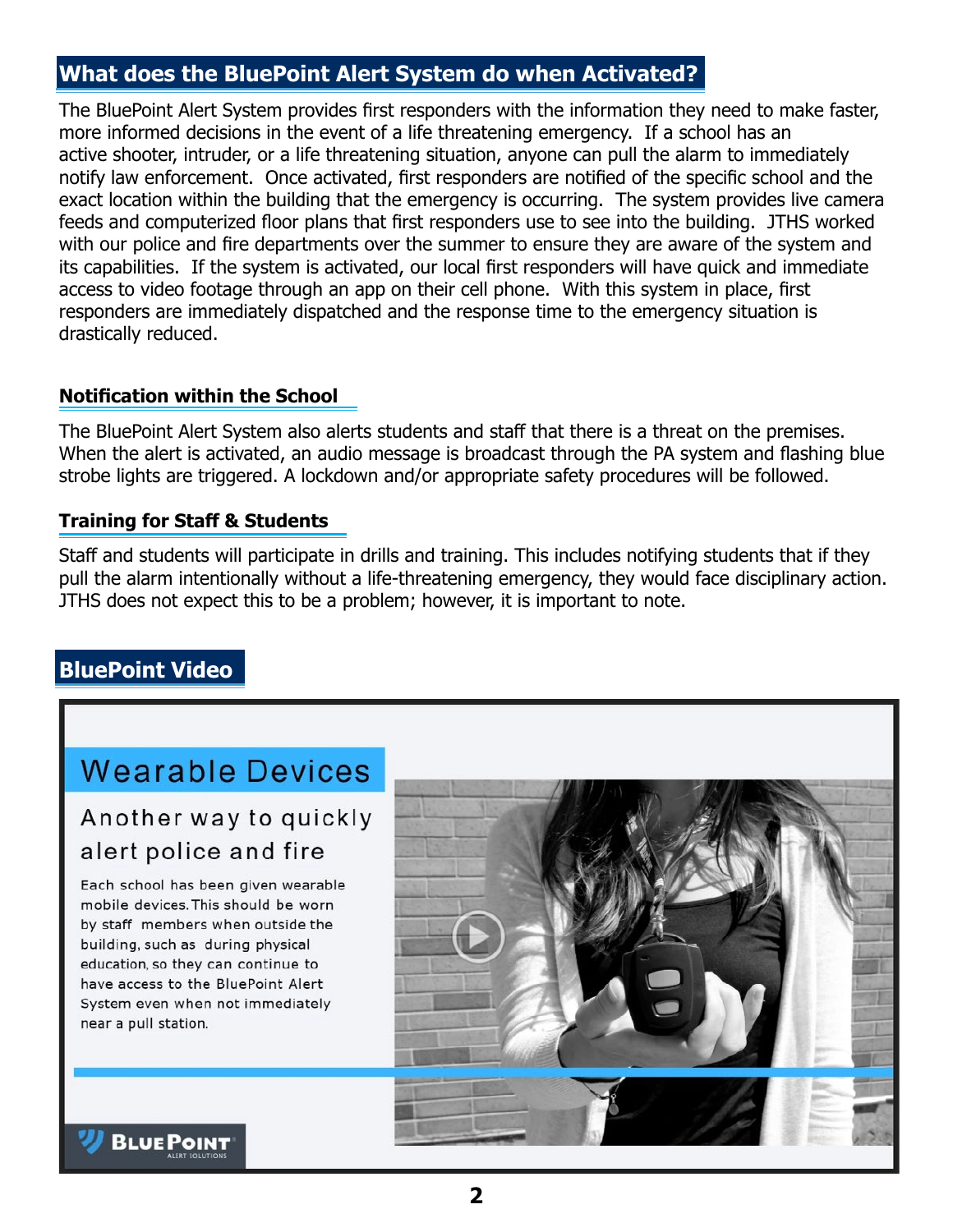## **School Safety Elements**

At Joliet Township High School, school safety is always our top priority. Below you will find information that pertains to school safety elements in place at our schools.

#### **School & District Emergency & Crisis Response Plans**

Our schools and district have Emergency & Crisis Response Plans that are reviewed by administration, local police, and fire officials. The plans are detailed documents that outline procedures and protocols that staff and students will follow in emergency and crisis situations, using the Incident Command System (ICS). The Incident Command System is designed to effectively integrate resources from different agencies to effectively deal with emergencies. After safety drills and emergency school incidents, police and fire officials debrief with administration and the School Resource Officer to provide areas of improvement. These debriefing sessions are an opportunity to review the Emergency & Crisis Plans to continually improve.

### **School Resource Officers, Security Personnel & Cafeteria Monitors**

Joliet Township High School has one School Resource Officer at three buildings in the district (Joliet Central High School, Joliet West High School and the Pathways Campus).

The School Resource Officers are members of the Joliet Police Department who are posted on site every day during school hours. In addition, Joliet Central and Joliet West employ security personnel and cafeteria monitors who continually monitor the campuses. School Resource Officers, security personnel, and cafeteria monitors build valuable relationships with students and staff that may prevent school incidents, inform investigations and/or provide important information and insight into matters pertaining to school safety.

#### Pathways Campus

Detective Shawn Stachelski School office phone: 815 727-6817 Email: sstachelski@jths.org Joliet Police phone: 815 724-3042

#### Joliet Central High School

Detective Theron Lowrey School office phone: 815 727-6797 Email: tlowrey@jths.org Joliet Police phone: 815 724-3042

#### Joliet West High School

Detective Demetris Anderson School office phone: 815 727-6910 Email: danderson@jths.org Joliet Police phone: 815 724-3042

#### **Safety Drills**

On an annual basis our schools participate in the following drills at minimum.

- Two Active Shooter/Code Blue Lockdown Drills in conjunction with the Joliet Police Department
- One Soft Lockdown Drill in conjunction with a Multi-municipality Police K-9 Task Force
- Eight Fire Drills conducted throughout the school year per Joliet ordinance
- A State-wide Severe Weather Drill in March
- One Earthquake Drill
- A Bus Evacuation Drill conducted during the first two weeks of school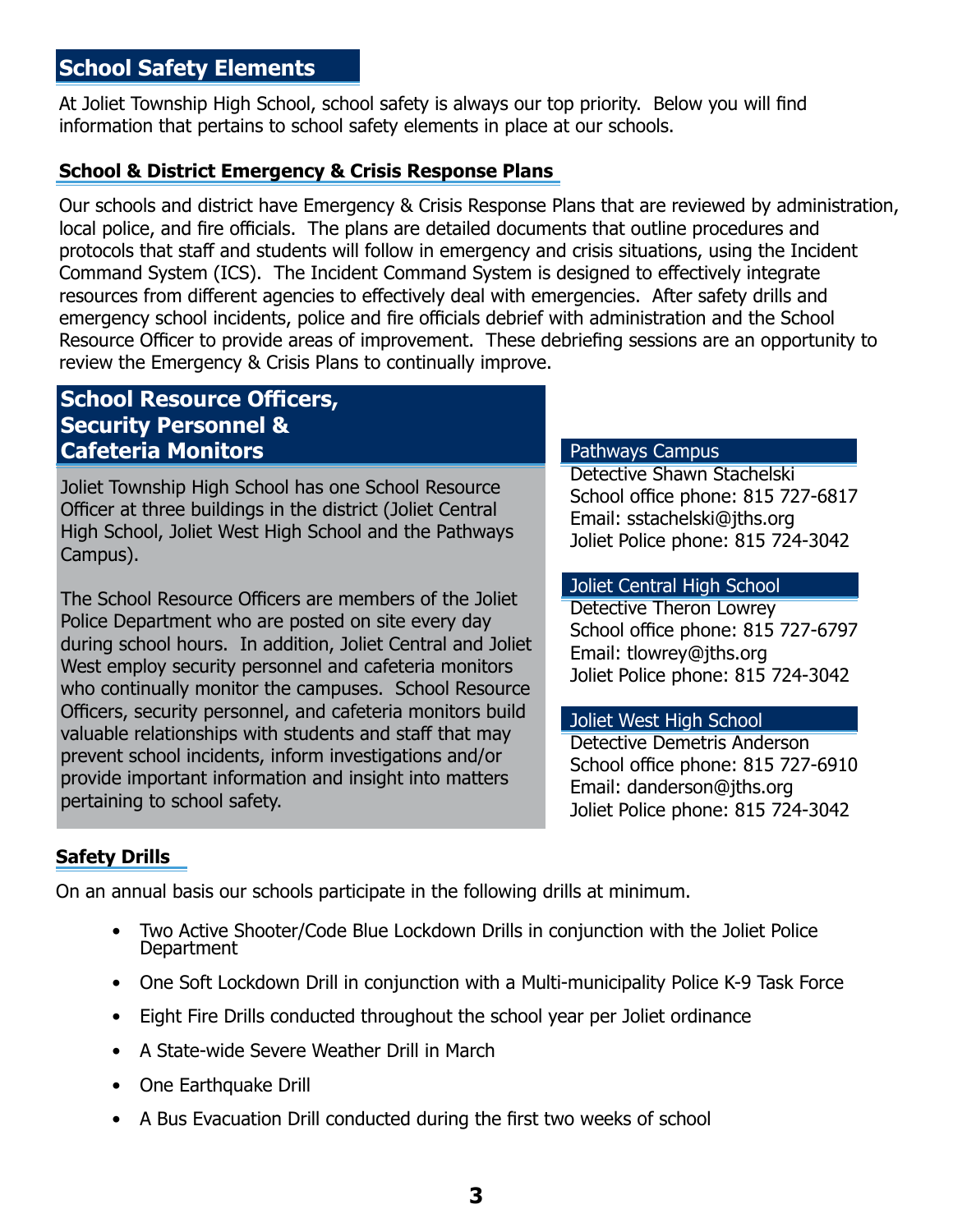#### **Secure Main Entrances**

All schools and buildings are locked during the school day. Students and visitors must enter through the Main Entrances at each campus or building. Students and staff are instructed not to open doors for anyone entering the building through any other door. Security personnel are stationed at the Main Entrances to ensure that students enter with a valid ID. Students may undergo random metal detecting upon entry to school. In some cases, all students may go through metal detecting if it is a necessary safety precaution due to a community or school situation.

#### **Visitor Procedures**

Joliet Township High School uses the Raptor Visitor Management System for all visitors entering Joliet Central, Joliet West, and the Pathways Campus. Visitors ring the doorbell to enter the school through the Main Entrance. The security personnel may ask for the visitor's name and reason for the visit prior to allowing entry to the building. When the visitor enters the building, they must present security personnel with a government approved identification form. The ID is scanned into the Raptor System which runs the visitor's information through the sex offender database alerting school administrators and local police if a match is found. Once cleared through the system, a visitor badge is produced that includes a photo. Visitors are required to wear a bright orange visitor lanyard and badge while in the building. After the Raptor ID badge is issued, all guests also go through metal detecting.

## **Weather and School Closures**

In the instance of a school closure, late start, or early dismissal, JTHS will notify parents via the School Messenger Notification System. School closure information will also be reported to the Emergency Closing Center and communicated to local media.

JTHS may choose to use an Emergency E-learning Day if school is closed. The Emergency E-learning Plan outlines specific responsibilities for teachers, staff, and students. This includes making the announcement of an E-Learning Emergency Day no later than 5 a.m. the morning of the school closure. For more information, visit [https://www.jths.org/family-resources/e-learning-emergency-day.](https://www.jths.org/family-resources/e-learning-emergency-day)

## **Communication During an Emergency**

In regards to communication and school safety, each situation is unique. If safety has been directly jeopardized, we will communicate this to our parents and community. When a situation does not contain a threat to the school or our students, we may choose not to communicate this information because the communication can cause unnecessary panic, heightened fear, or copycat acts. Our Board of Education and school district always makes our decisions based on what is best for students and families.

JTHS utilizes the School Messenger Parent Notification System to communicate emergency information. The system delivers phone, email and text messaging. **Text messaging will reach parents the fastest, but you must opt in to receive these messages. To opt in text "Yes" to 67587.**

JTHS may also use our social media accounts, the school website (www.jths.org), and local media outlets to communicate emergency information. Please rely only on official communication from district or public safety officials.